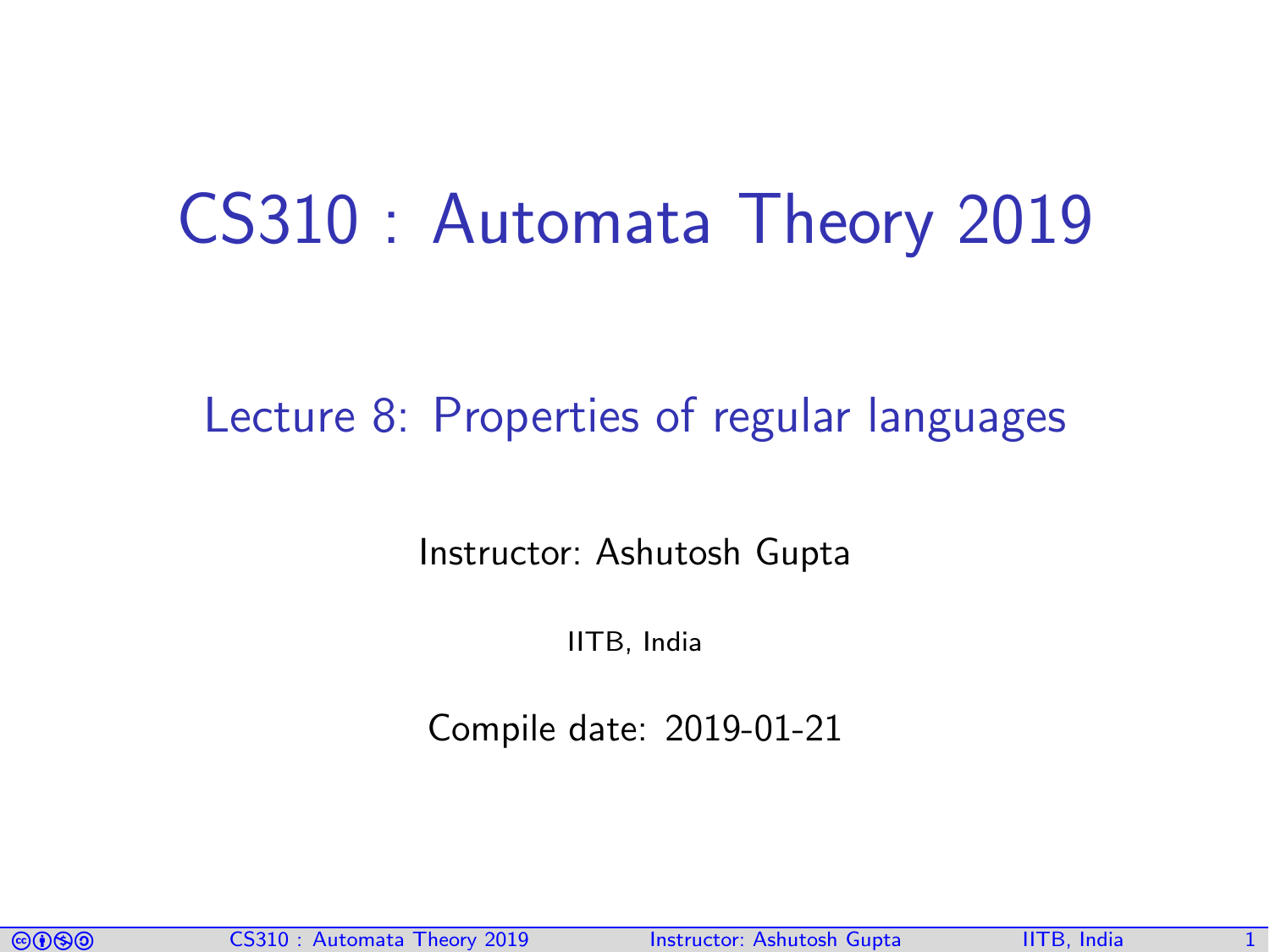## <span id="page-1-0"></span>Topic 8.1

### [Practical matching](#page-1-0)

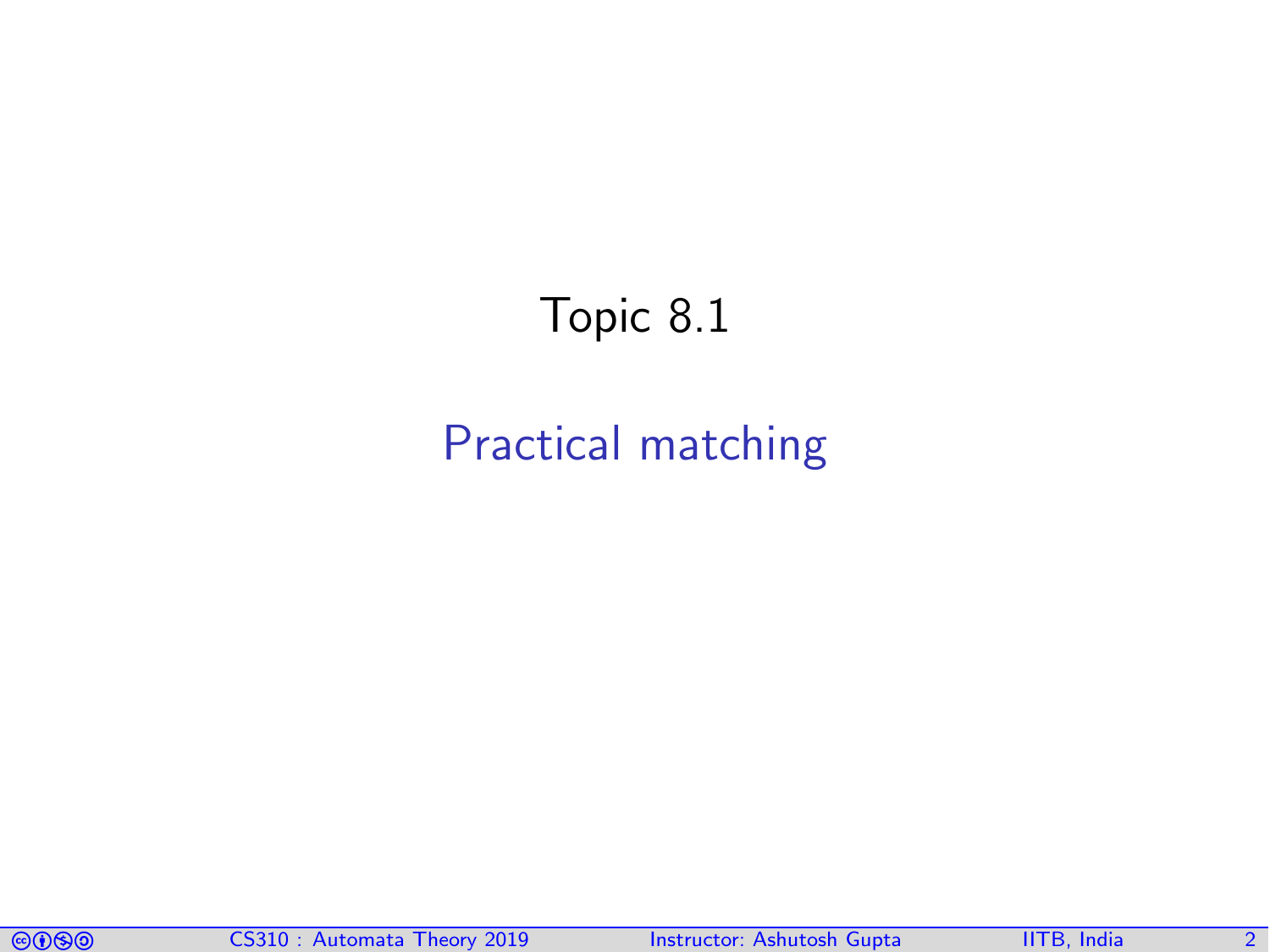## Regular expressions example

#### Example 8.1

Find the following string in the piazza group and paste in <regex101.com>.

Listen close to what I gotta say Cause you know there ain't no other way Love is the message You ready? Let's go Yeah.. we can make it better Yeah.. when we come together Yeah.. all you got is me and Yeah.. all I got is you! Ishq se aage? Kuch nahi kuch nahi kuch... Ishq se behtar? Kuch nahi kuch nahi kuch... Ishq se upar? Kuch nahi kuch nahi kuch... Ishq bina hum kuch nahi...

#### How many words are

- $\blacktriangleright$  there?  $\forall$  w+
- $\triangleright$  longer than 3?  $\forall x \{3, \}$
- $\triangleright$  capitalized?  $\setminus$  [A-Z]w\*
- ▶ with at least two vowels? (\w\*[aeiou]){2,}\w\*

- 
- 
- 

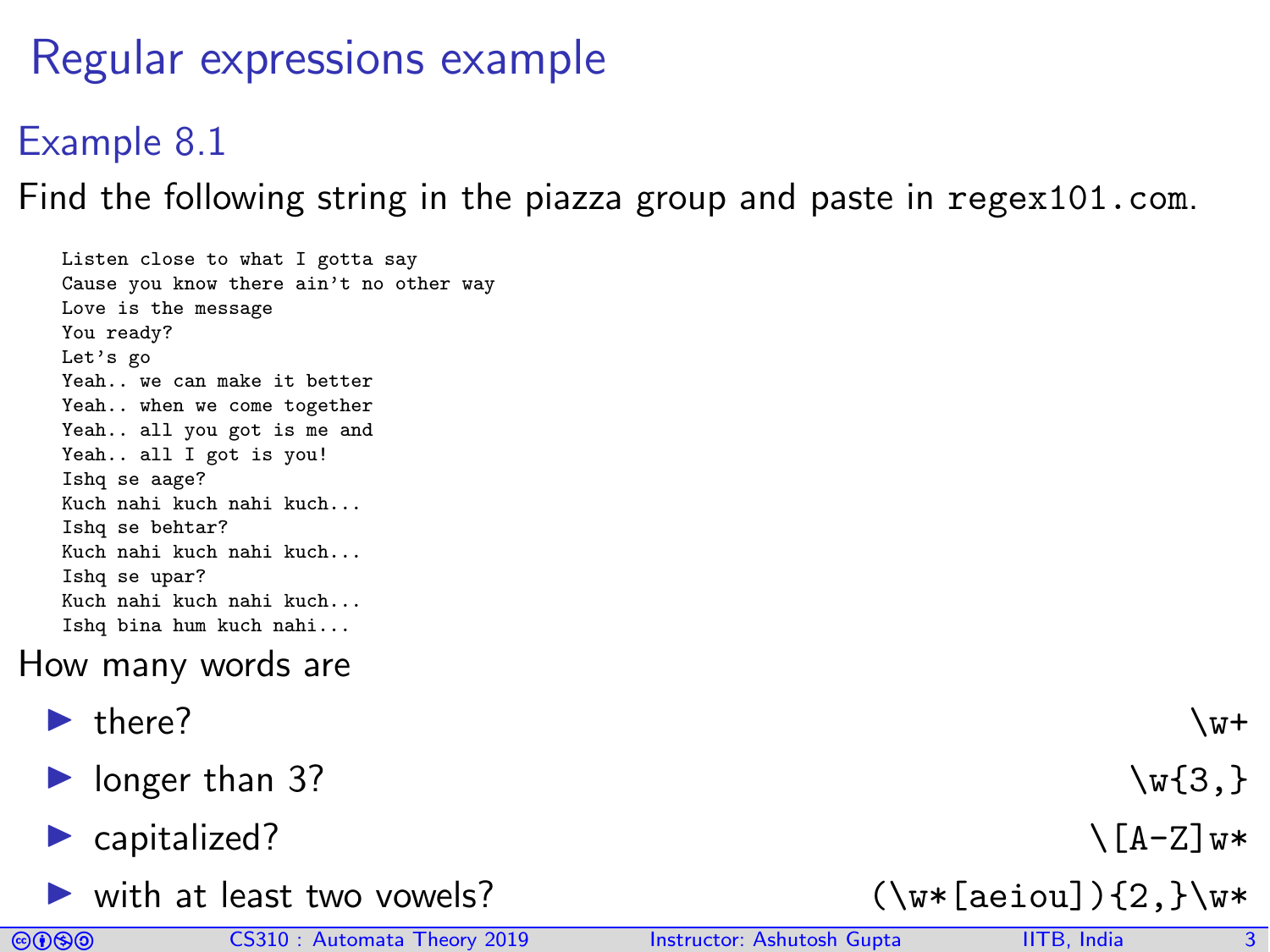### Exercise : finding patterns in text

#### Exercise 8.1

Let us continue using the text

- $\blacktriangleright$  How many words are with at least three consonants?
- $\blacktriangleright$  Find two consecutive lines that have "we"?
- $\blacktriangleright$  Find lines that end with dots?
- $\blacktriangleright$  Find lines that do not have "g"?
- Find lines that do not have "g" but have "t" ?

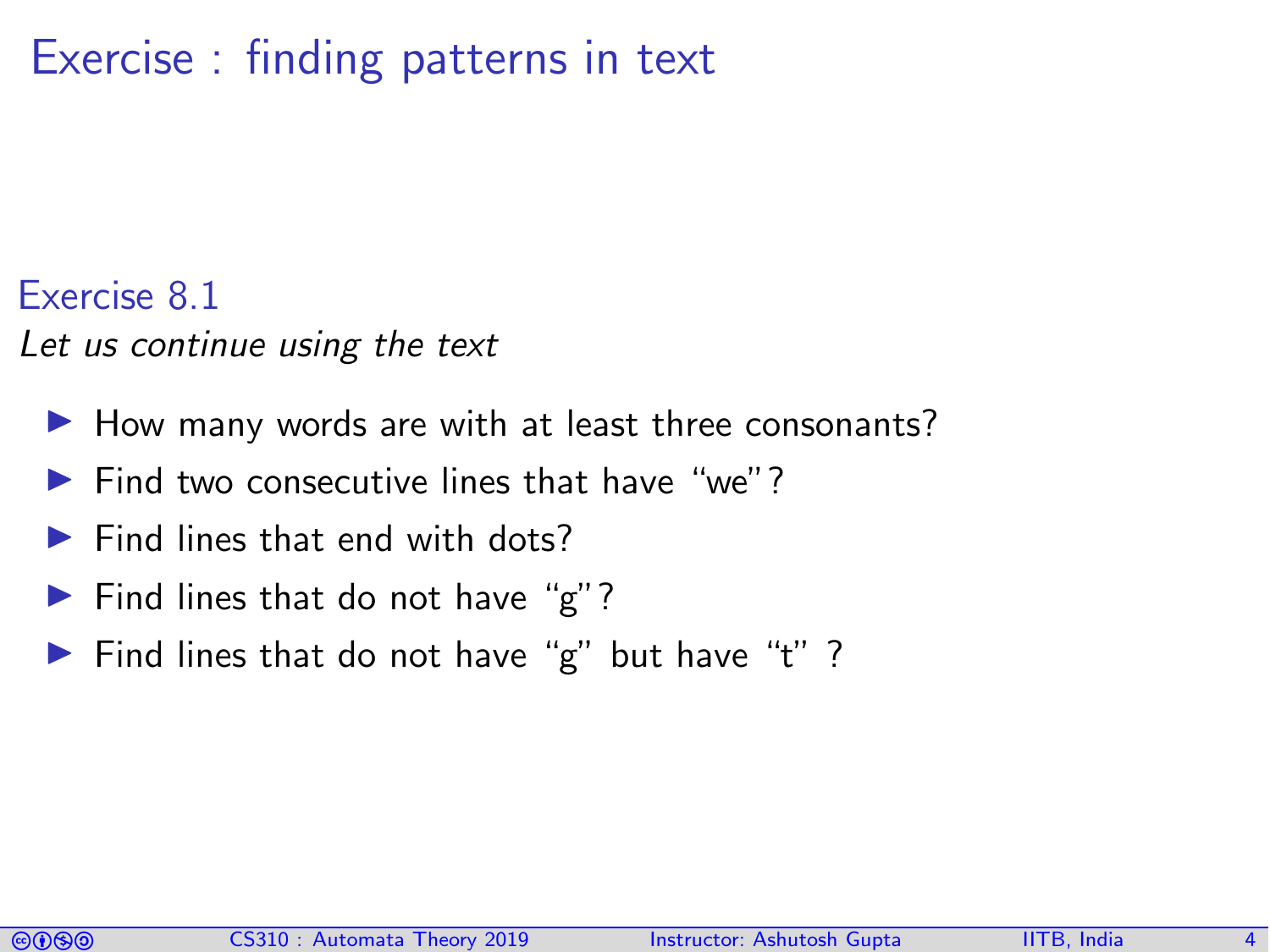We have seen several ways of describing regular languages

Now we will look into some properties of

- $\blacktriangleright$  regular expressions and
- $\blacktriangleright$  regular languages.

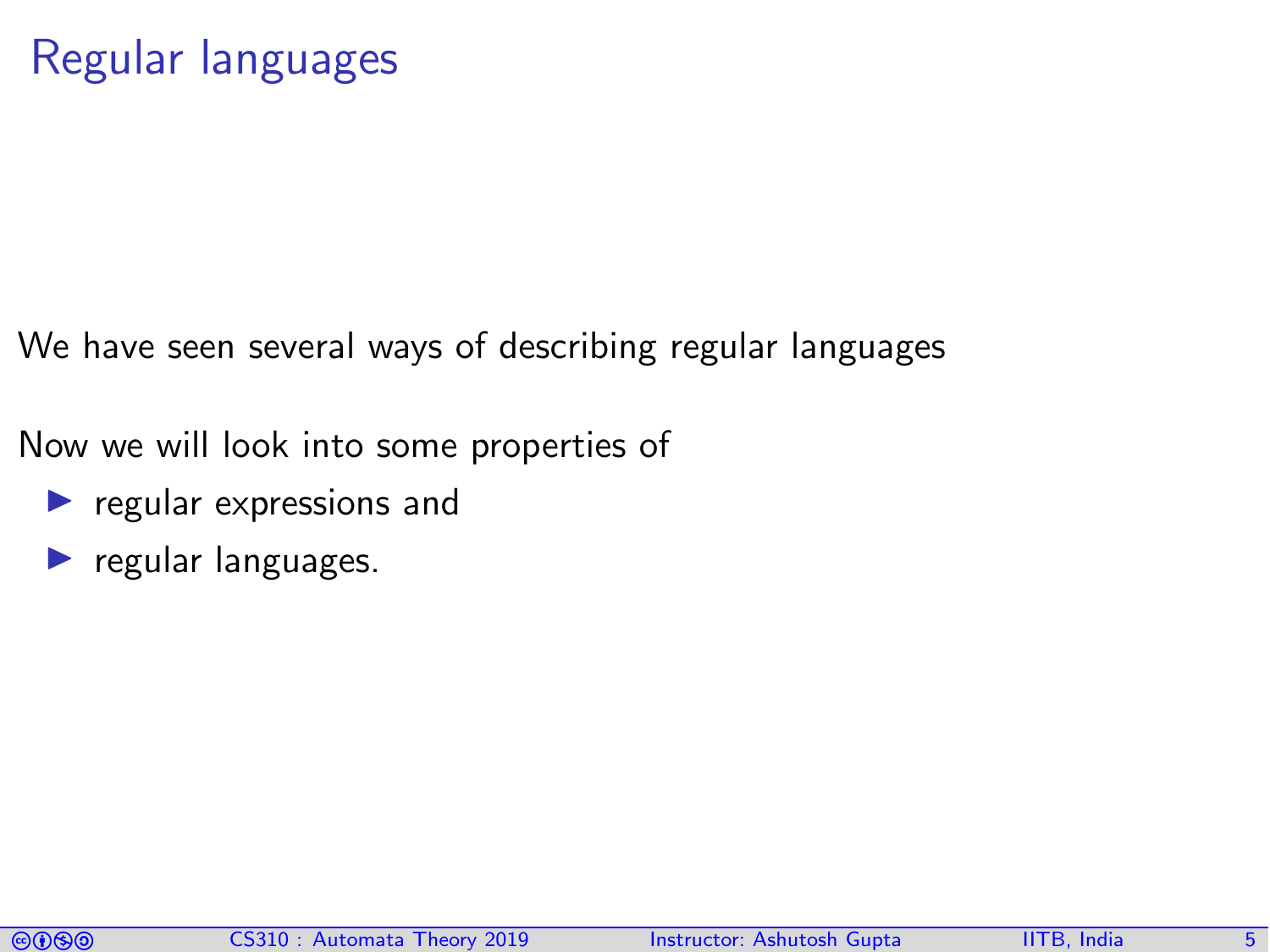## Topic 8.2

#### <span id="page-5-0"></span>[Algebraic laws of regular expressions](#page-5-0)

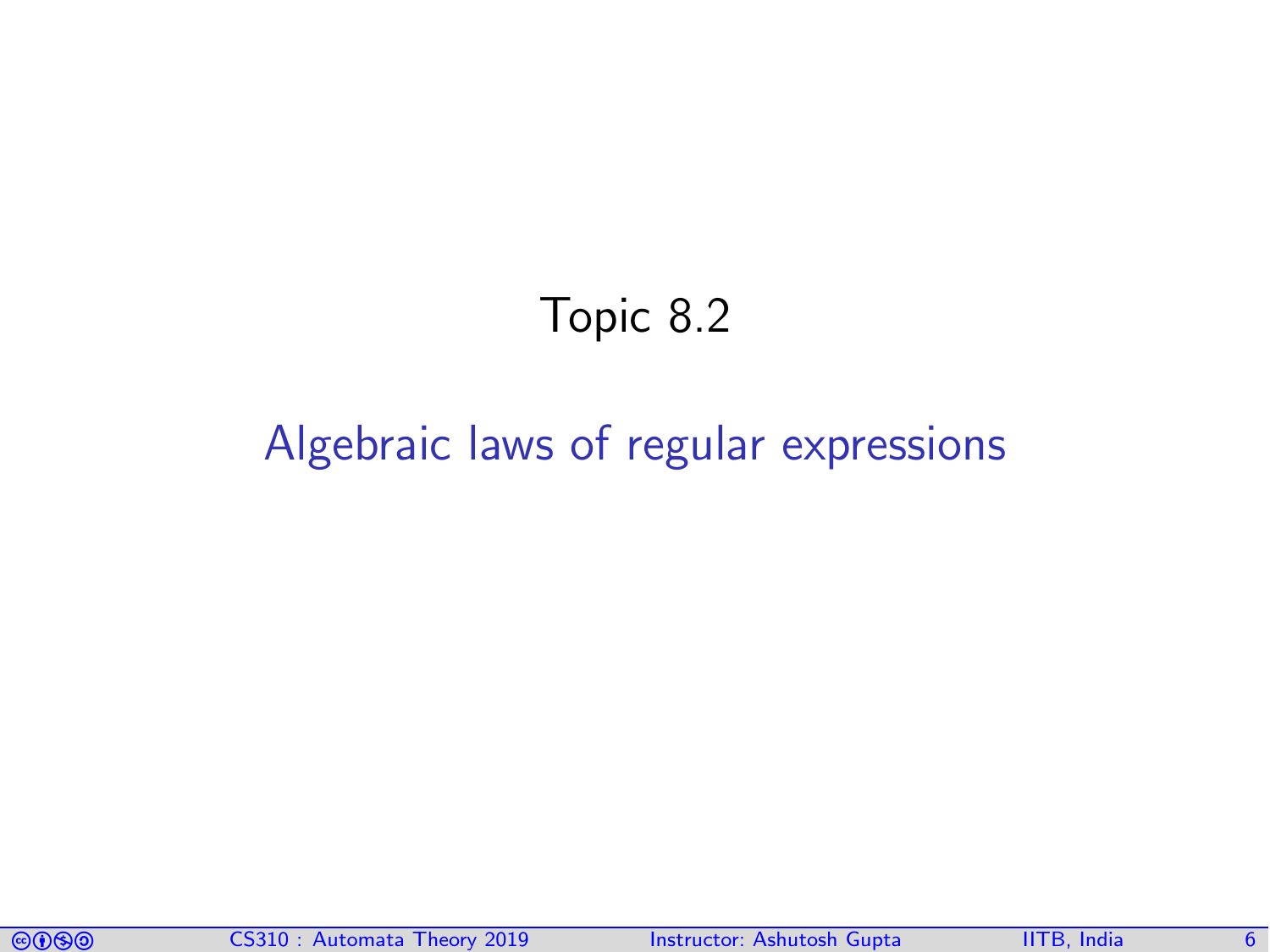- Recall, we needed simplifications of regular expressions.
- We used informal arguments to simplify
- However, some of the arguments can be formally written as algebraic laws.

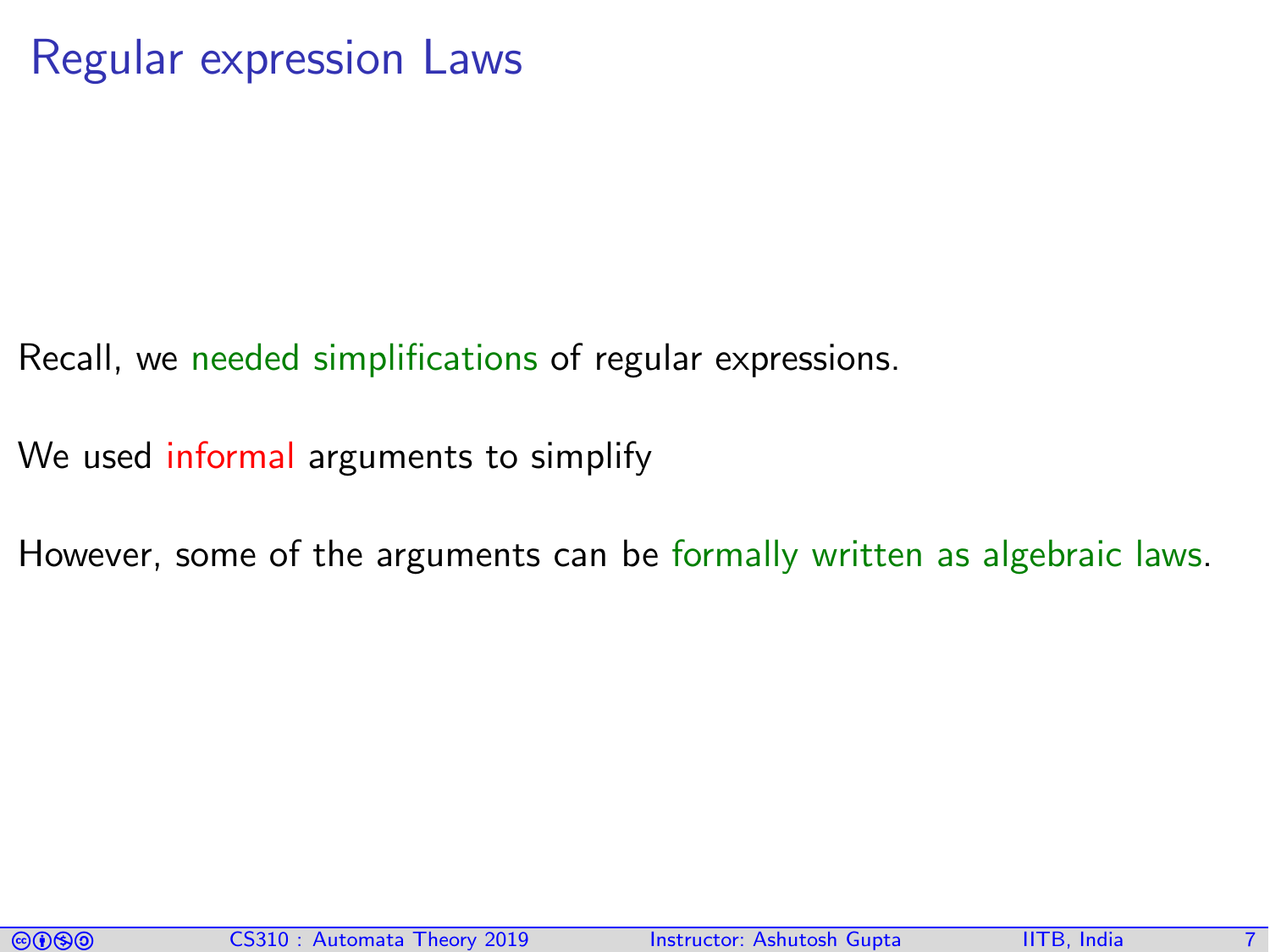## Associativity and commutativity

Let  $L$  and  $M$  be regular languages

$$
L + M = M + L
$$
  
\n
$$
L + (M + N) = (L + M) + N
$$

- $\blacktriangleright$  LM = ML  $\chi$
- $\blacktriangleright$   $L(MN) = (LM)N$

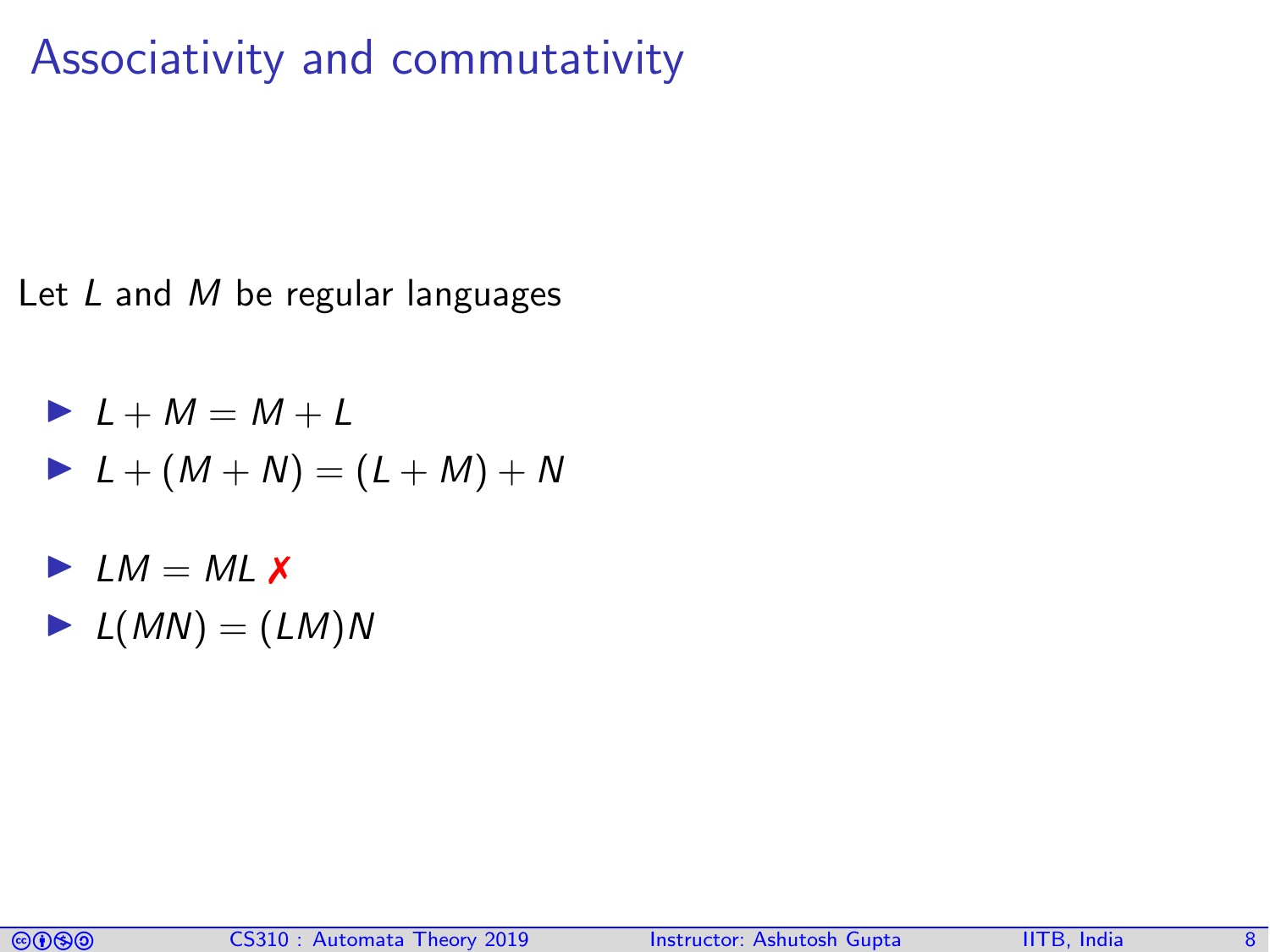## Identities and annihilators

$$
\blacktriangleright \emptyset + L = L + \emptyset = L
$$

- $\blacktriangleright$   $\epsilon l = l \epsilon$
- $\blacktriangleright$   $\emptyset L = \emptyset$

Union behaves like addition and concatenation behaves like multiplication.

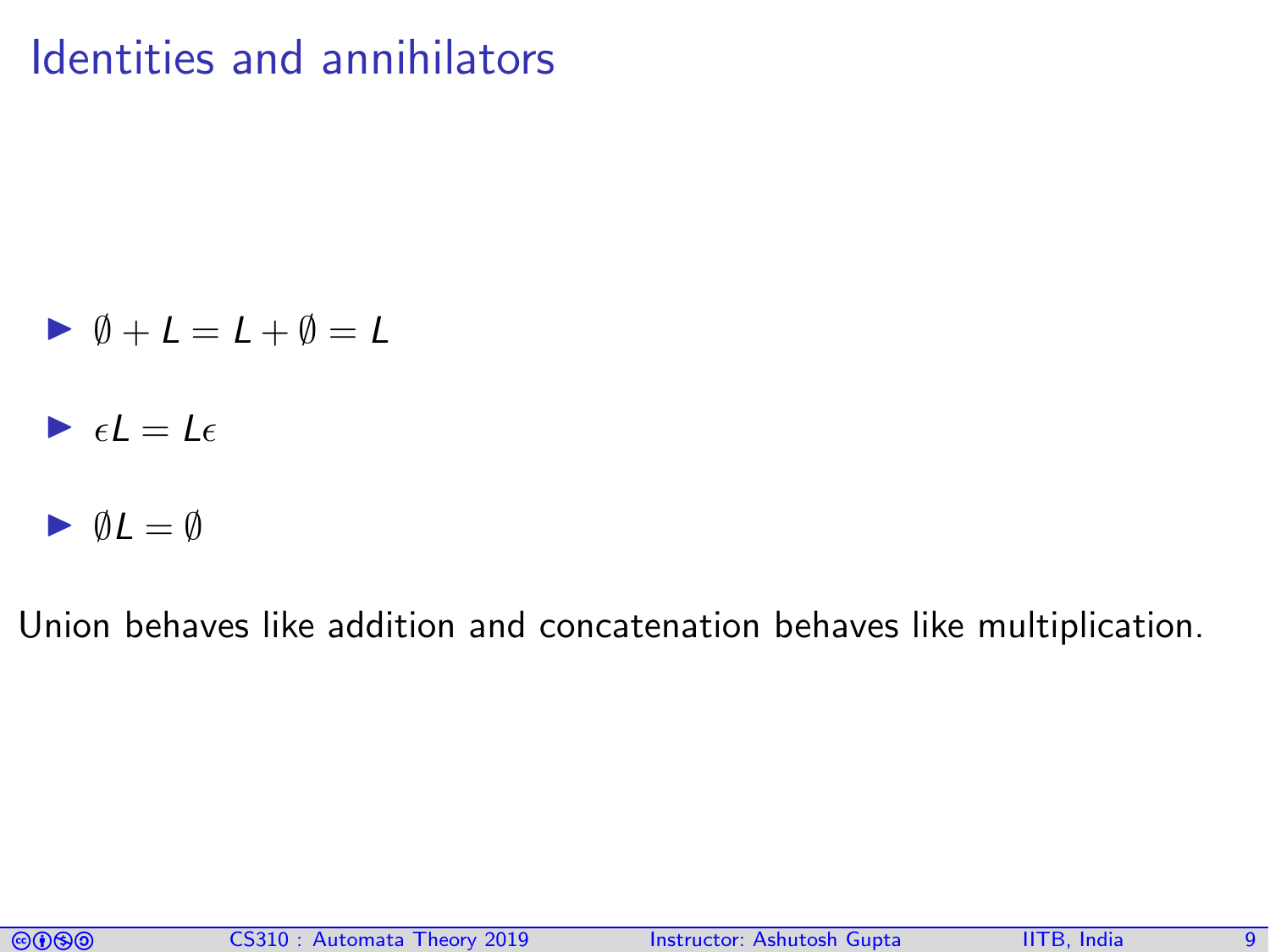#### Distributive Laws

$$
L(M+N) = LM + LN
$$
  
 
$$
M(M+N)L = ML + NL
$$

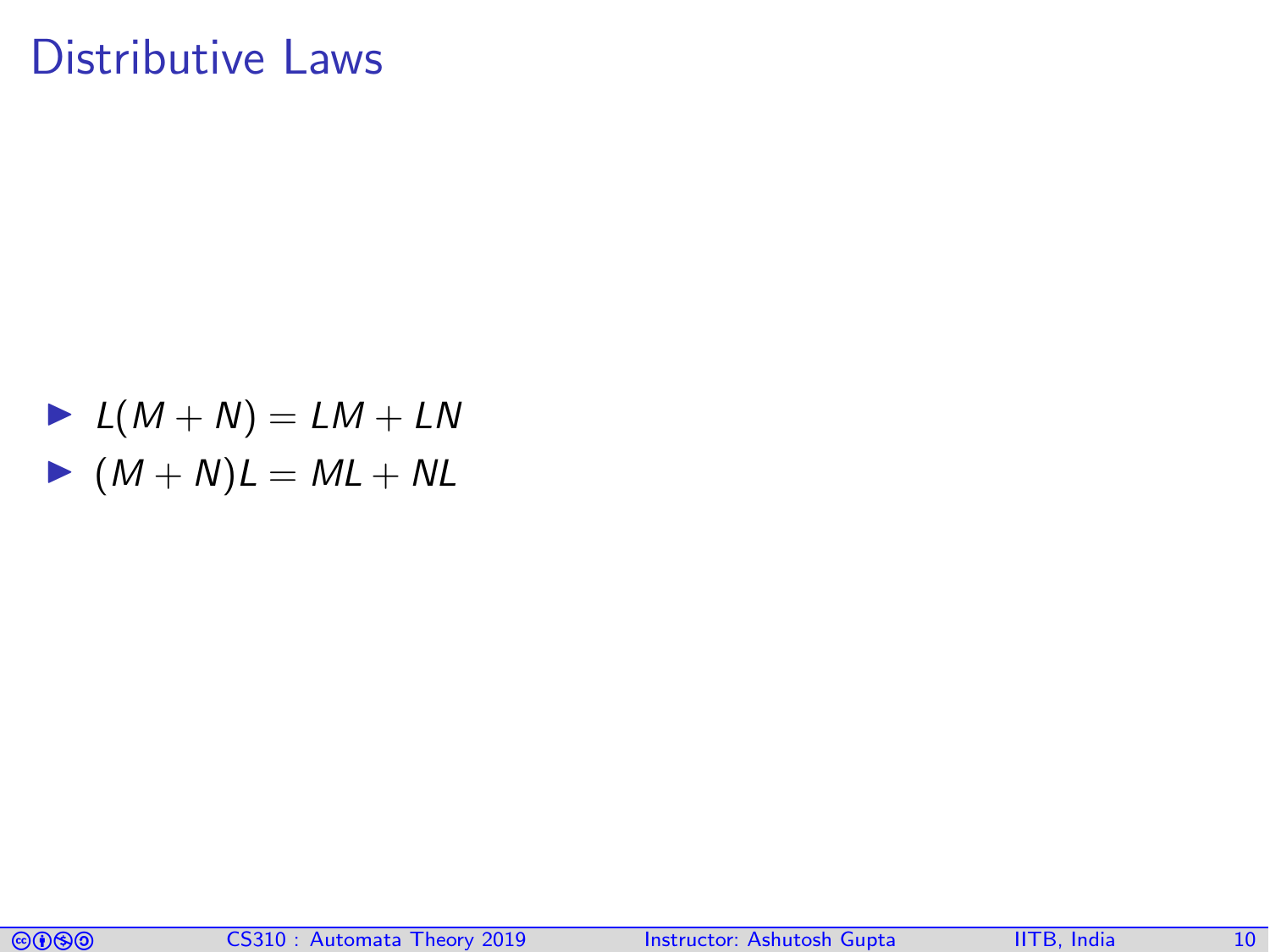### Laws for closure

 $= 0(1^*)$ 



$$
(\text{asimative law})
$$
  
)

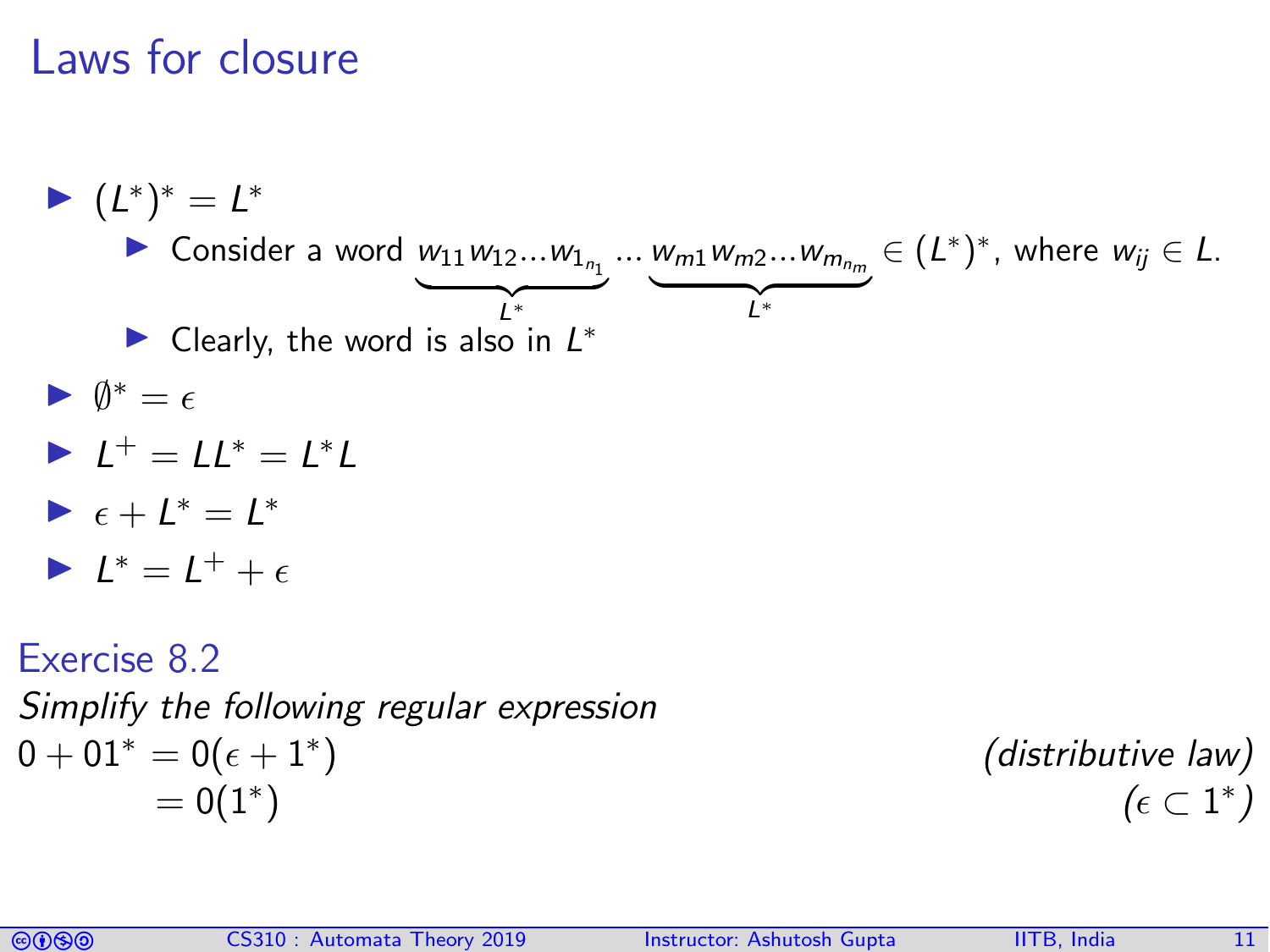### Proving laws of regular expression

Let R be a regular expression with variables  $L_1, ..., L_n$ .

Let  $R'$  be the concrete regular expression by replacing  $L_1, ..., L_n$  by fresh symbols  $a_1, ..., a_n$  in R.

Theorem 8.1 If there is a word  $w_1w_2...w_n\in R$  such that  $w_i\in L_{j_i}.$  then there is a word  $a_{j_1},..., a_{j_n} \in R'.$ 

#### Proof sketch.

Since  $R$  and  $R'$  have same structure, the word produced in  $R$  must have a counterpart in  $R'$ . We can formally prove it via structural induction.

Due to the above theorem, we only to analyze concrete languages for proving laws of regular expressions.

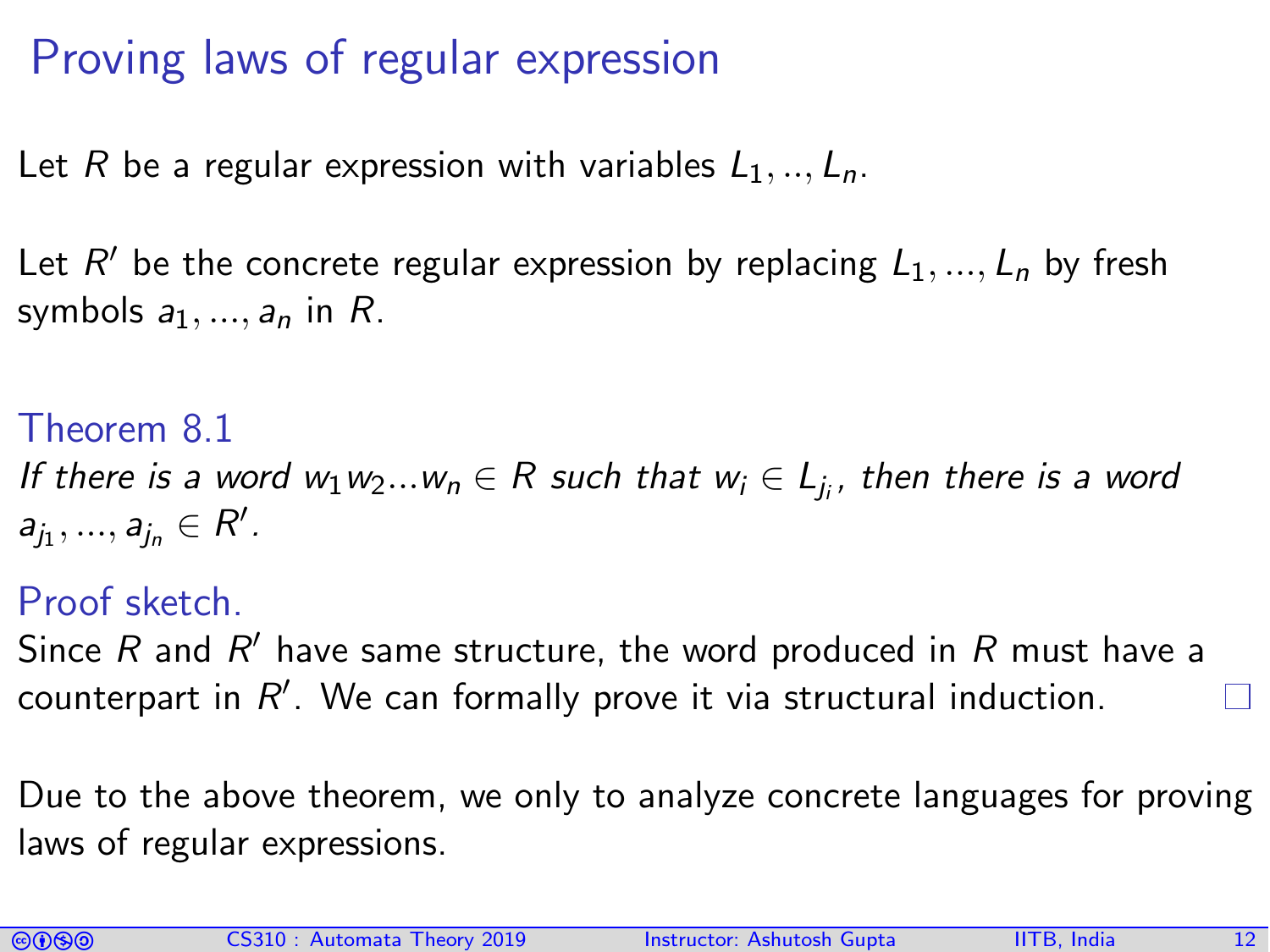Example: proving laws of regular expression

Example 8.2 Consider law

$$
(L+S)^*=(L^*S^*)^*
$$

Let us replace L by 0 and S by 1. We obtain  $(0 + 1)^* = (0^*1^*)^*$ .

We can see both the expressions are all the words consists of 0 and 1.

Therefore, the above law holds.

Exercise 8.3 Prove or disprove  $(RS + R)^*R = R(SR + R)^*$ 

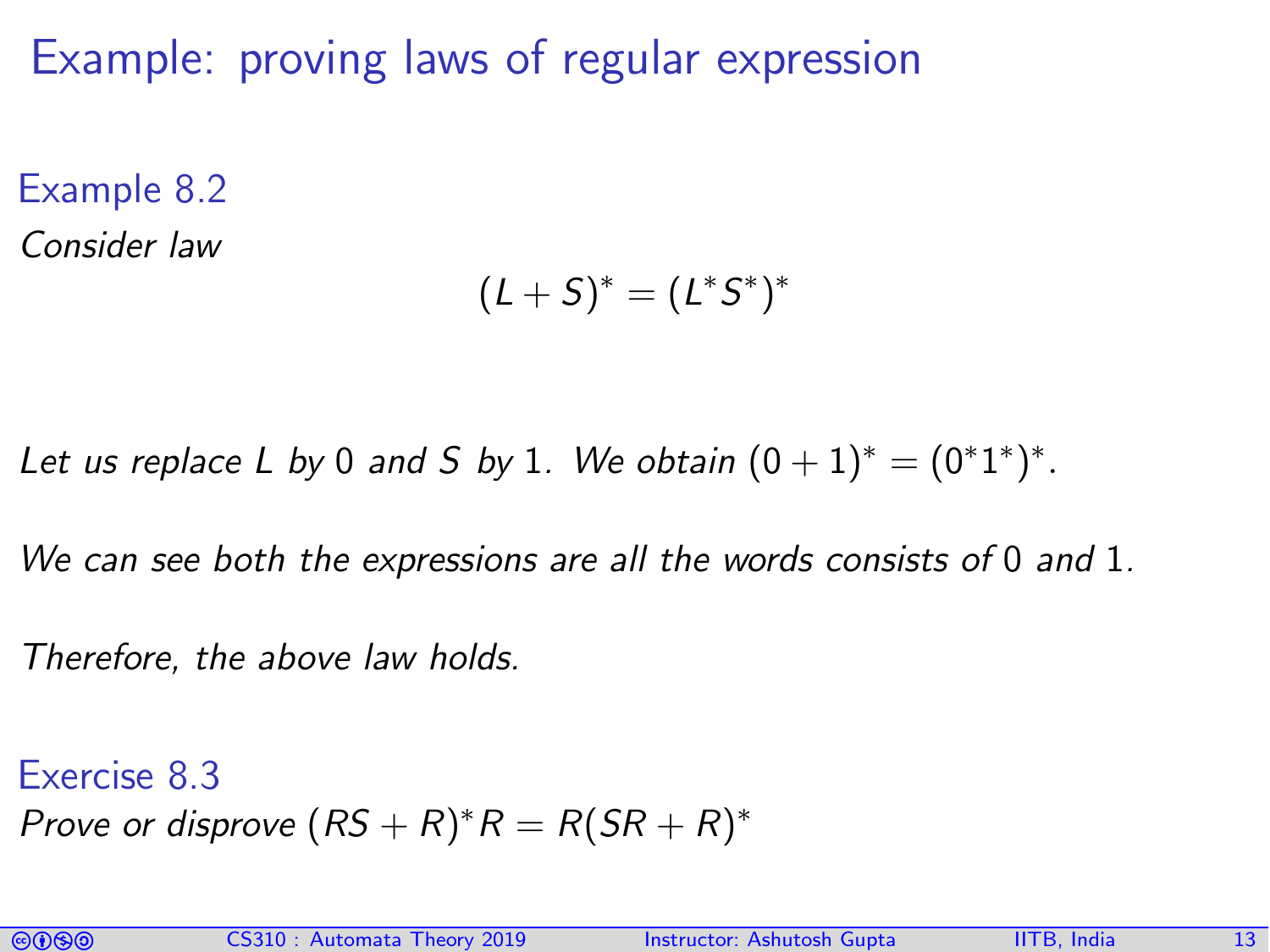## Topic 8.3

#### <span id="page-13-0"></span>[Closure properties of regular languages](#page-13-0)

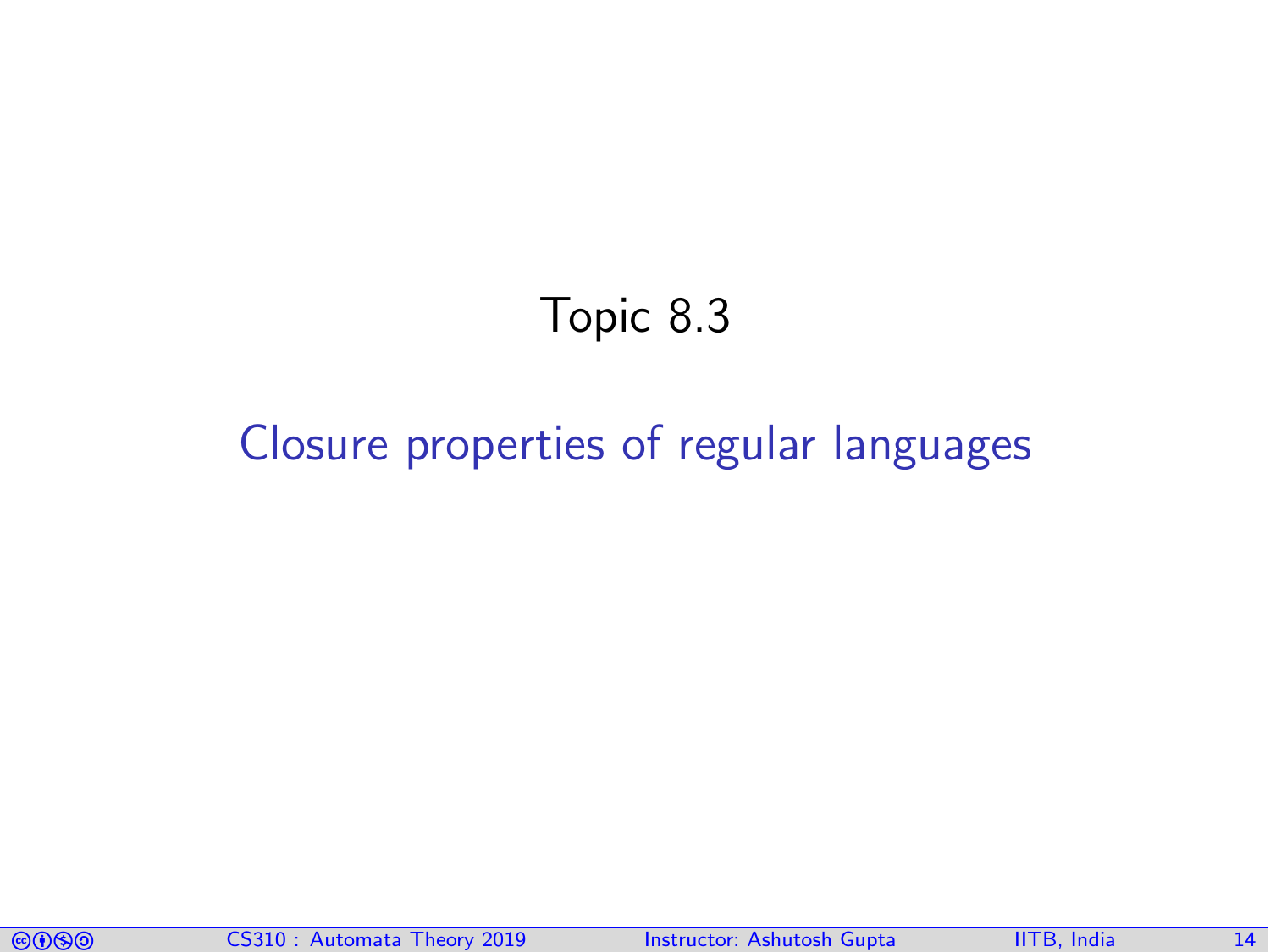## Notation alert : Closure properties

Consider a set of objects S, which is subset of universe U.

Let  $op: U \times U \rightarrow U$  be an operator over U.

Definition 8.1 S is closed under op if for each  $e_1, e_2 \in S$ , op( $e_1, e_2$ )  $\in S$ .

#### Example 8.3

Consider the universe of polynomials. The set of linear terms is a subset of the universe.

- $\blacktriangleright$  Linear terms are closed under addition operator
- $\blacktriangleright$  Linear terms are not closed under multiplication operator

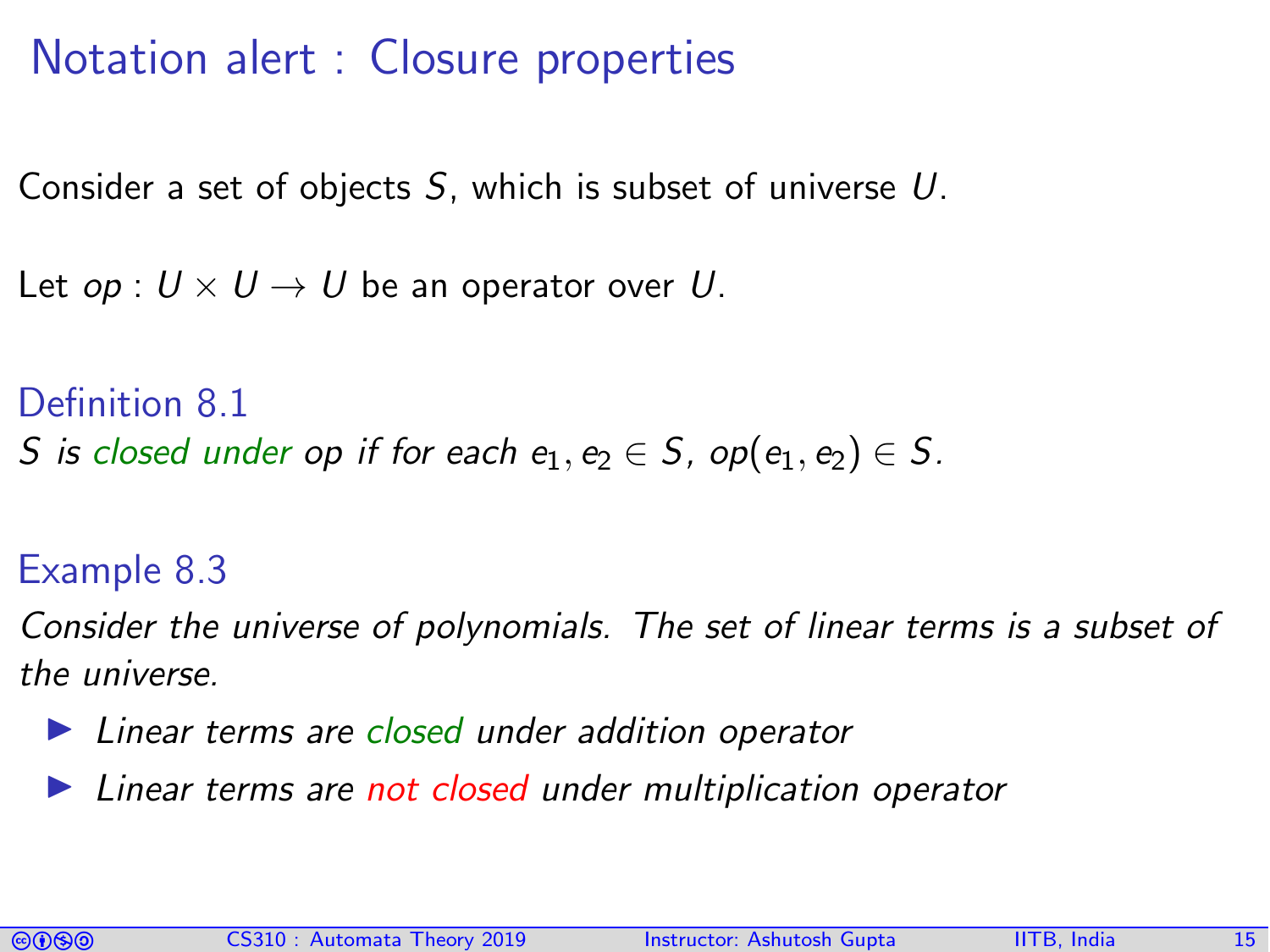The set of regular languages is subset of all languages. We ask for the closure properties.

Are they closed under  $\frac{2}{2}$ ?

- $\blacktriangleright$  Intersection
- $\blacktriangleright$  Union
- $\blacktriangleright$  Negation

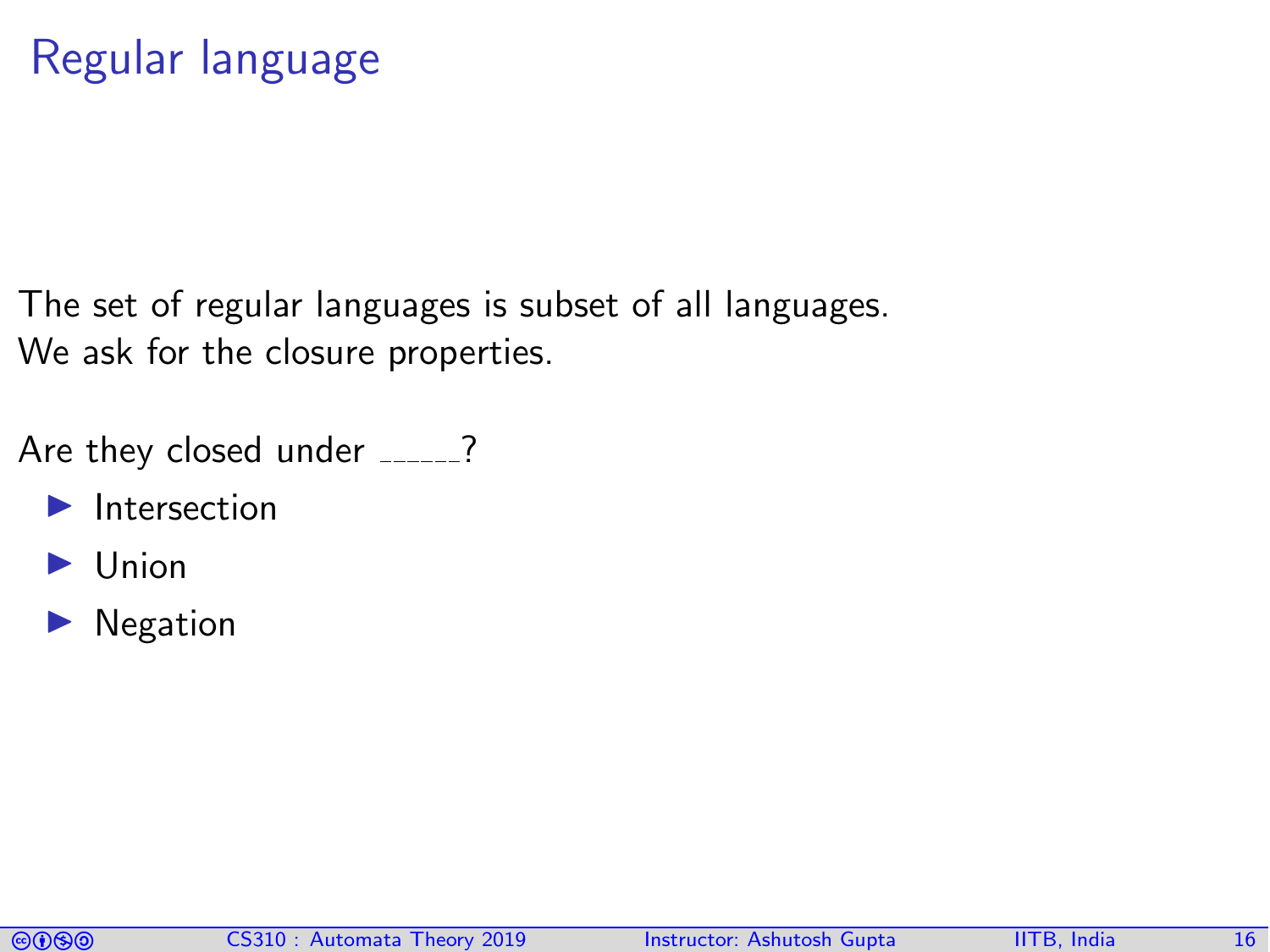#### Example: intersection of DFAs

Example 8.4 Let  $\Sigma = \{a\}$ . Consider the following automata



 $L(A_1) = \{ w \mid |w| \text{ mod } 2 = 0 \}$   $L(A_2) = \{ w \mid |w| \text{ mod } 3 = 0 \}$ *Clearly L(A<sub>1</sub>)* ∩ *L(A<sub>2</sub>)* = {w | |w| mod 6 = 0}.

Intuitively, running on both automata, i.e., cross product of states.

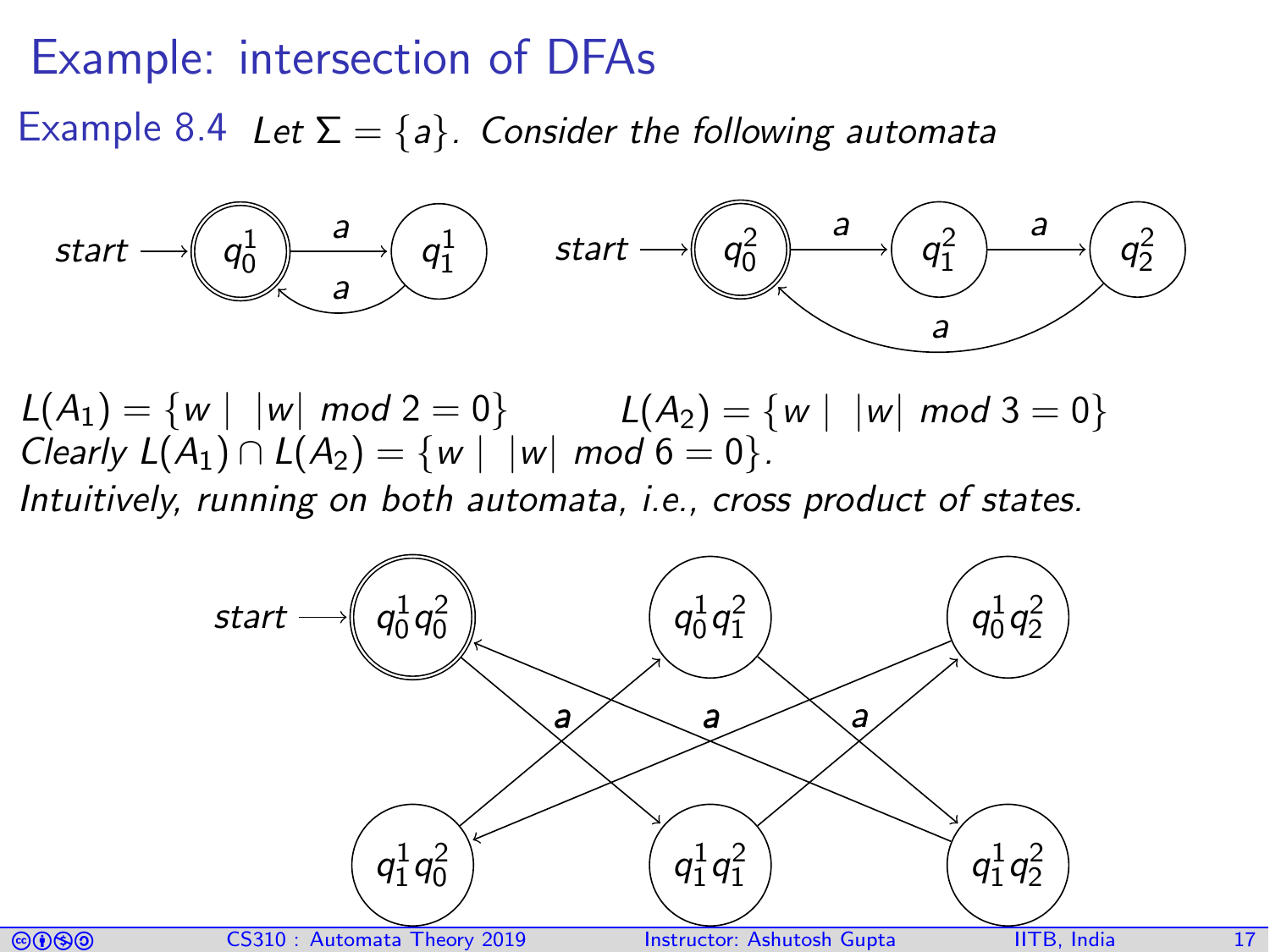## Example: Union

For union, we again run both the automaton.

But, any one of the accepting state of the two automata can accept the word. Example 8.5

The following accepts  $L(A_1) \cup L(A_2)$ .



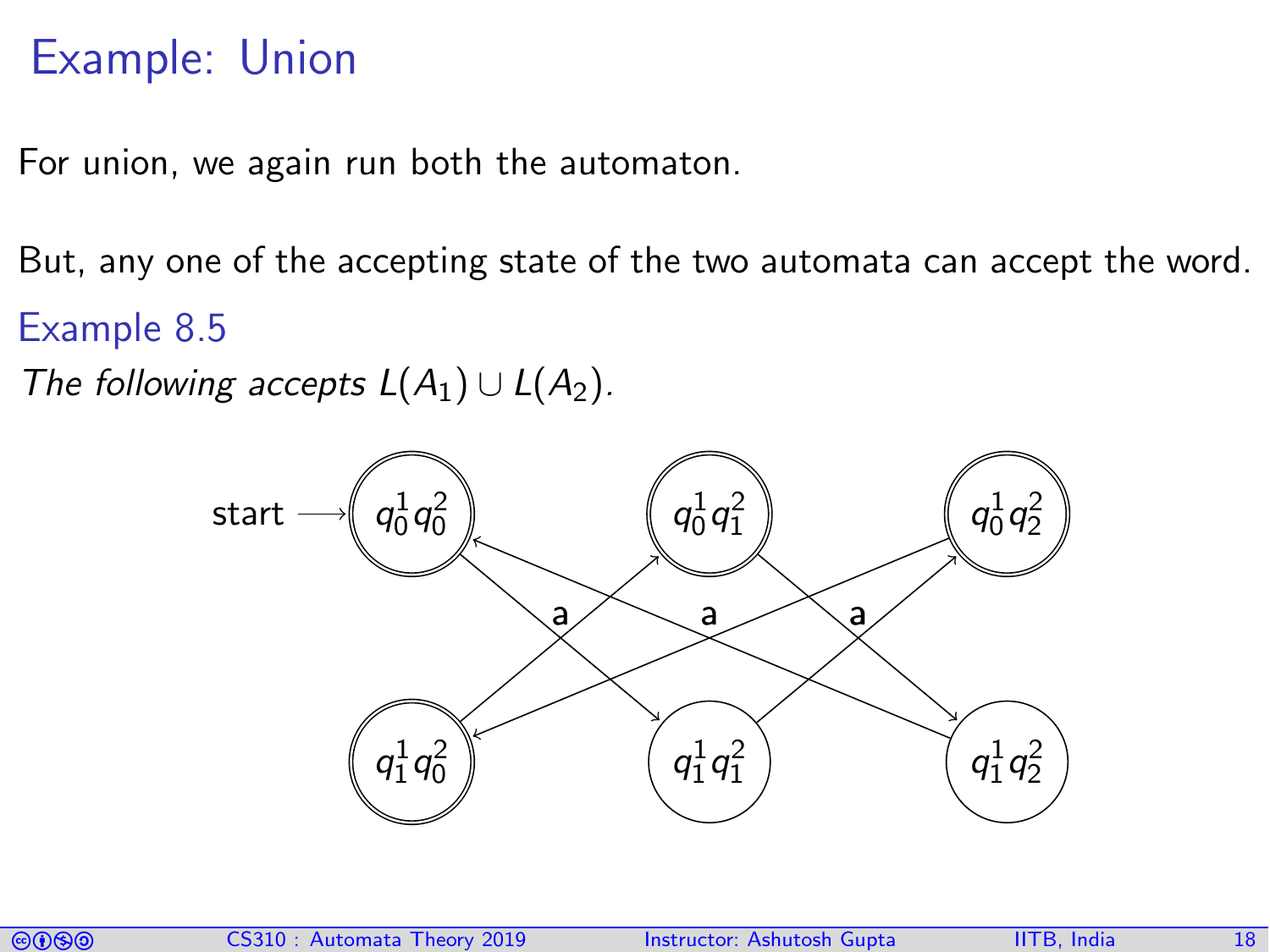Notation altert : cross product

#### Definition 8.2 Let  $S_1$  and  $S_2$  be sets.  $S_1 \times S_2 = \{(s_1, s_2) | s_1 \in S_1 \land s_2 \in S_2\}.$

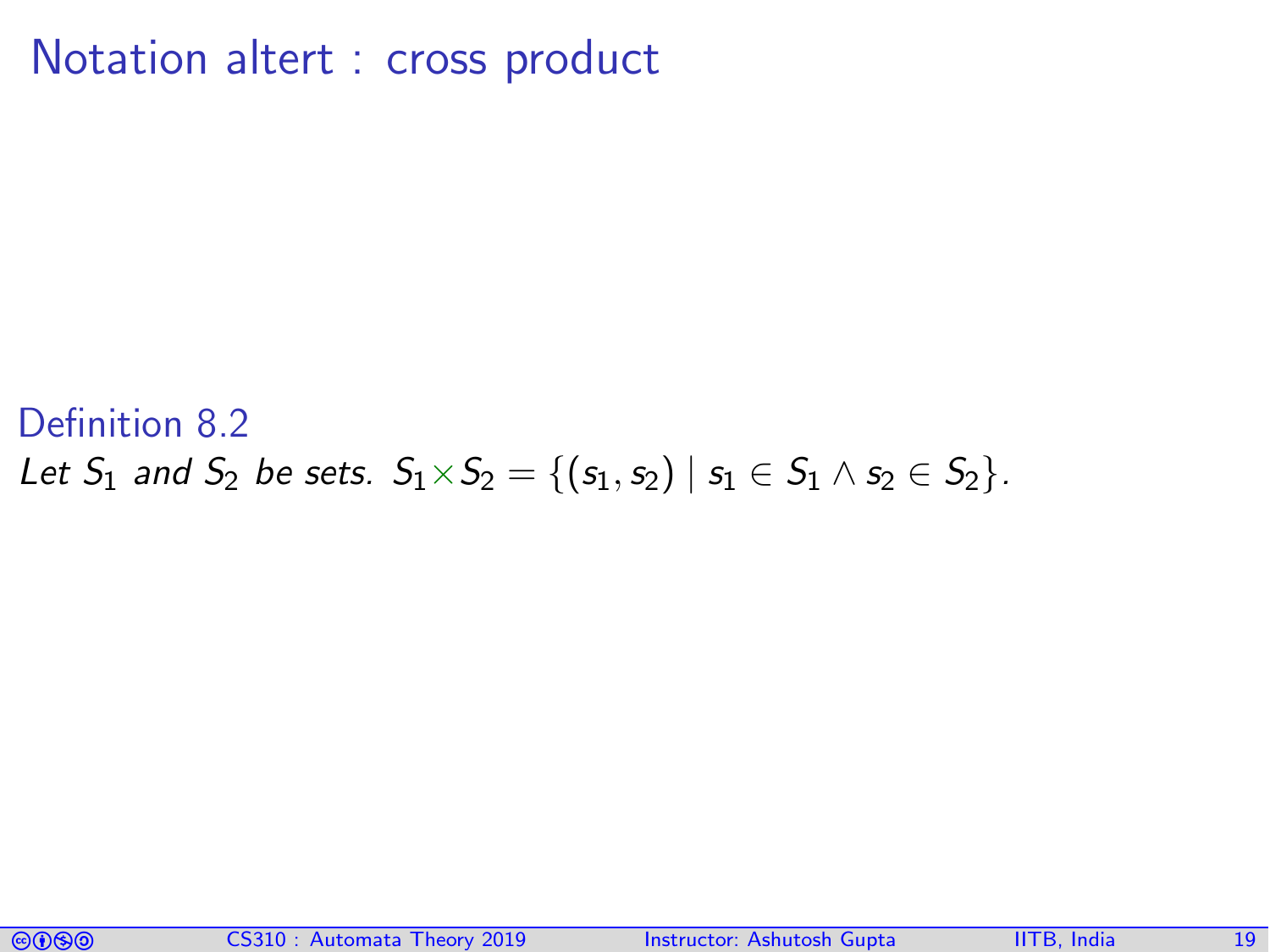## Regular languages are closed under intersection

## Theorem 8.2 If L<sub>1</sub> and L<sub>2</sub> are regular languages, L<sub>1</sub>  $\cap$  L<sub>2</sub> is also a regular language.

Proof. Let DFA's  $(Q^1, \Sigma, \delta^1, q_0^1, F^1)$  and  $(Q^2, \Sigma, \delta^2, q_0^2, F^2)$  recognize  $L_1$  and  $L_2$ respectively.

We construct the following automaton for recognizing  $L_1 \cap L_2$ .

$$
A=(Q^1\times Q^2,\Sigma,\delta,(q_0^1,q_0^2),F^1\times F^2)
$$

where  $\delta((q,q'),a)\triangleq(\delta^1(q,a),\delta^2(q',a))$  for each  $q\in Q^1, q'\in Q^2,$  and  $a\in\Sigma.$ 

We show

$$
\hat{\delta}((q_0^1,q_0^2),w)=(\hat{\delta^1}(q_0^1,w),\hat{\delta^2}(q_0^2,w)).
$$



...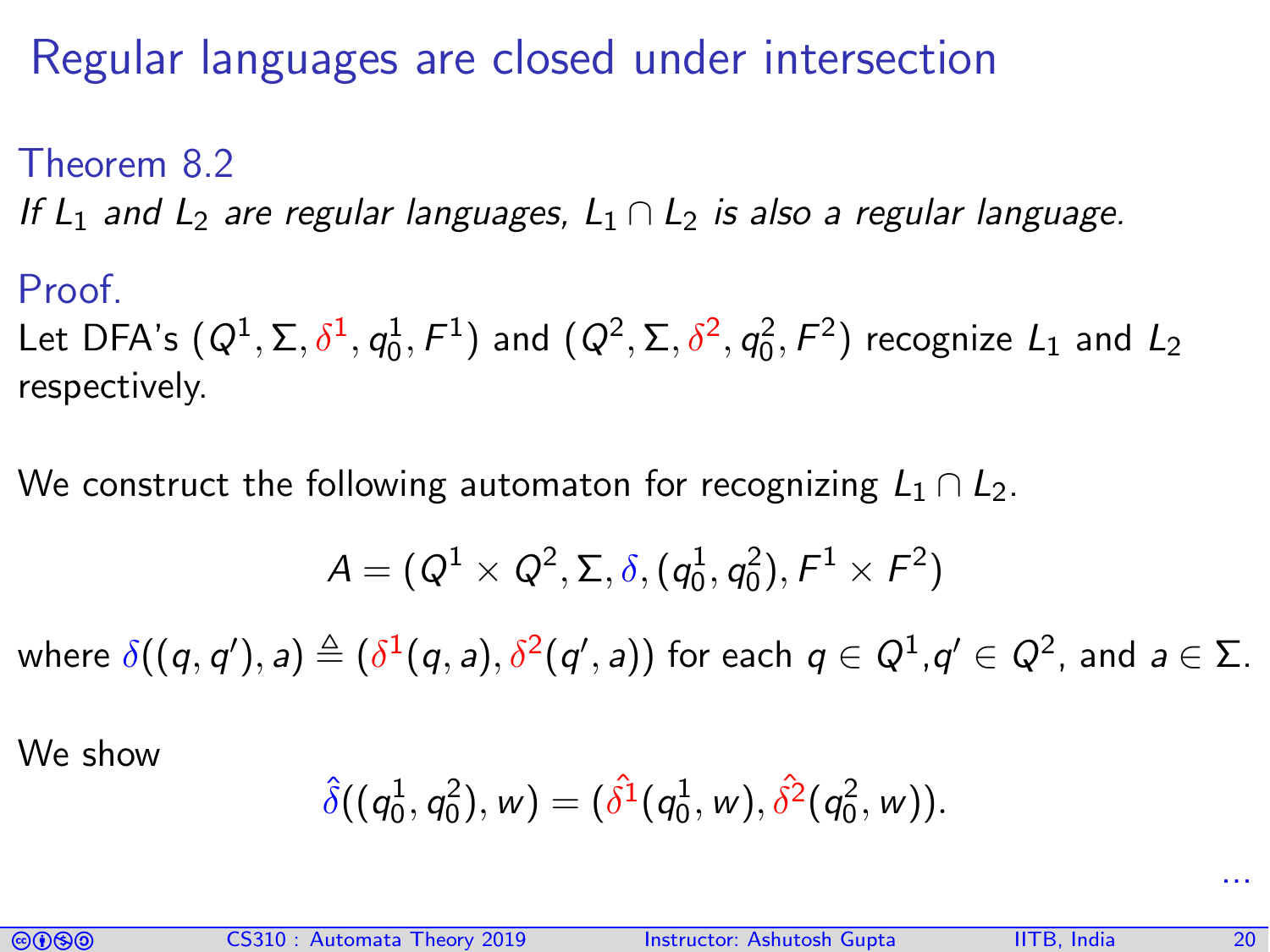Regular languages are closed under intersection II

#### **Proof**

#### base case:

Let  $w = \epsilon$ .

$$
\hat \delta((q_0^1,q_0^2),\epsilon)=(q_0^1,q_0^2)
$$

) due to the def of extended transitions

$$
\hat{\delta^1}(q_0^1,\epsilon)=q_0^1 \text{ and } \hat{\delta^2}(q_0^2,\epsilon)=q_0^2
$$

due to the def of extended transitions

Therefore,

$$
\hat\delta((q_0^1,q_0^2),\epsilon)=(\hat{\delta^1}(q_0^1,\epsilon),\hat{\delta^2}(q_0^2,\epsilon))
$$



...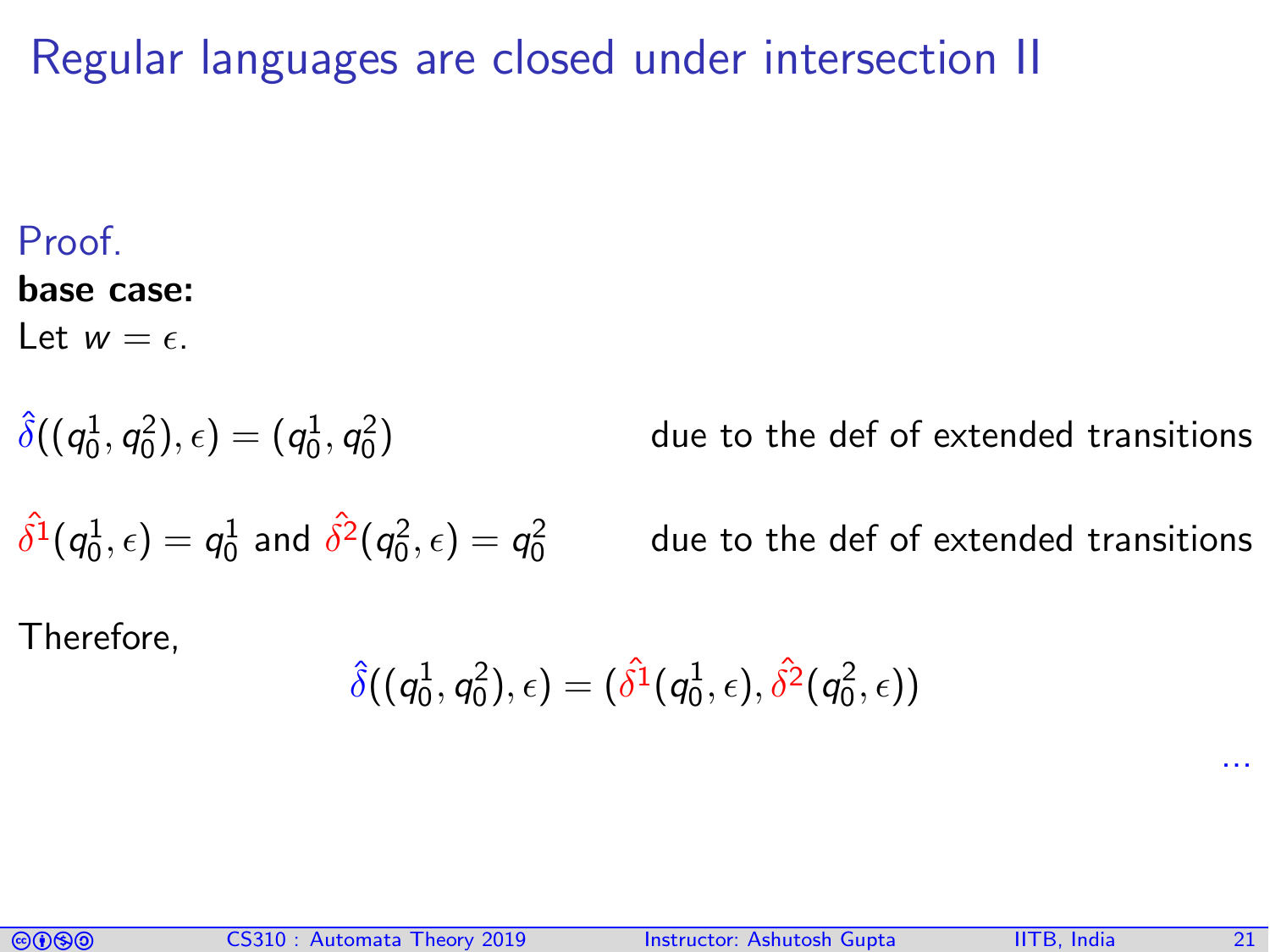Regular languages are closed under intersection III

Proof(contd.)

#### induction step:

Let  $w = xa$ , where x is a word in  $\Sigma^*$  and x is a letter in  $\Sigma$ .

Due to induction hypothesis, we assume  $\hat{\delta}((q_0^1,q_0^2),\times) = (\hat{\delta^1}(q_0^1,\times),\hat{\delta^2}(q_0^2,\times)) = (q,q').$ 

Due to the definition  $\hat{\delta}$ ,  $\hat{\delta}((q_0^1,q_0^2),\mathsf{x}a) = \delta((q,q'),a) = (\delta^1(q,a),\delta^2(q',a)).$ 

Due to the definition  $\hat{\delta^1}$ ,  $\hat{\delta^1}(q_0^1, xa) = \delta^1(q, a)$ . Due to the definition  $\hat{\delta}^2$ ,  $\hat{\delta}^2(q_0^2, xa) = \delta^2(q', a)$ .

Therefore,  $\hat{\delta}((q_0^1,q_0^2),xa) = (\hat{\delta^1}(q_0^1,xa), \hat{\delta^2}(q_0^2,xa)).$ 

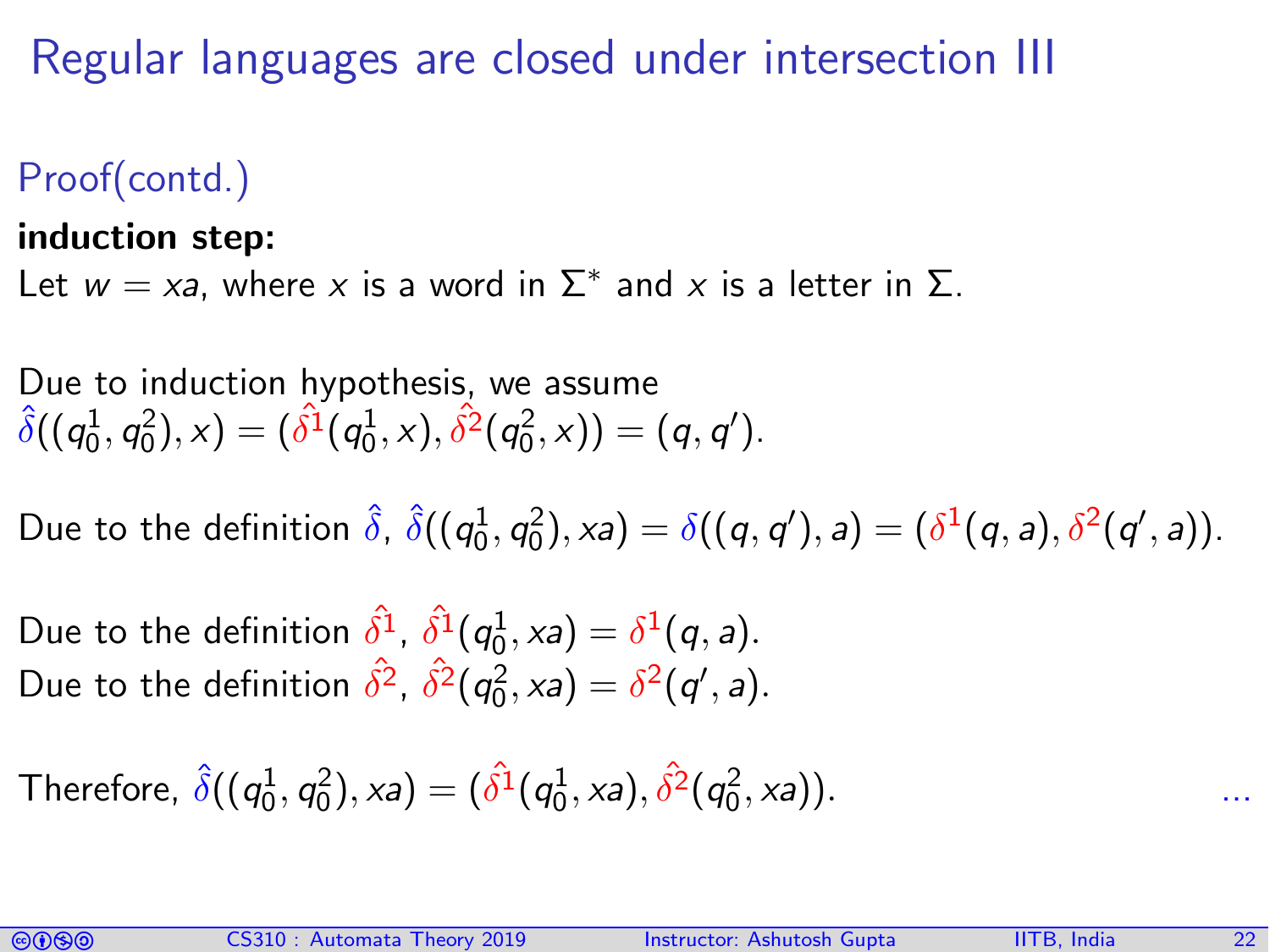Regular languages are closed under intersection IV

#### Proof(contd.)

claim:  $L(A) = L_1 \cap L_2$  $w$  is accepted in  $A$ ,  $\hat{\delta}(q_0,w)=(q,q')\in F^1\times F^2.$ Iff,  $F^1 \ni q = \hat{\delta}^1(q_0^1, w)$  and  $F^2 \ni q' = \hat{\delta}^2(q_0^2, w)$ . Iff,  $w \in L_1$  and  $w \in L_2$ .

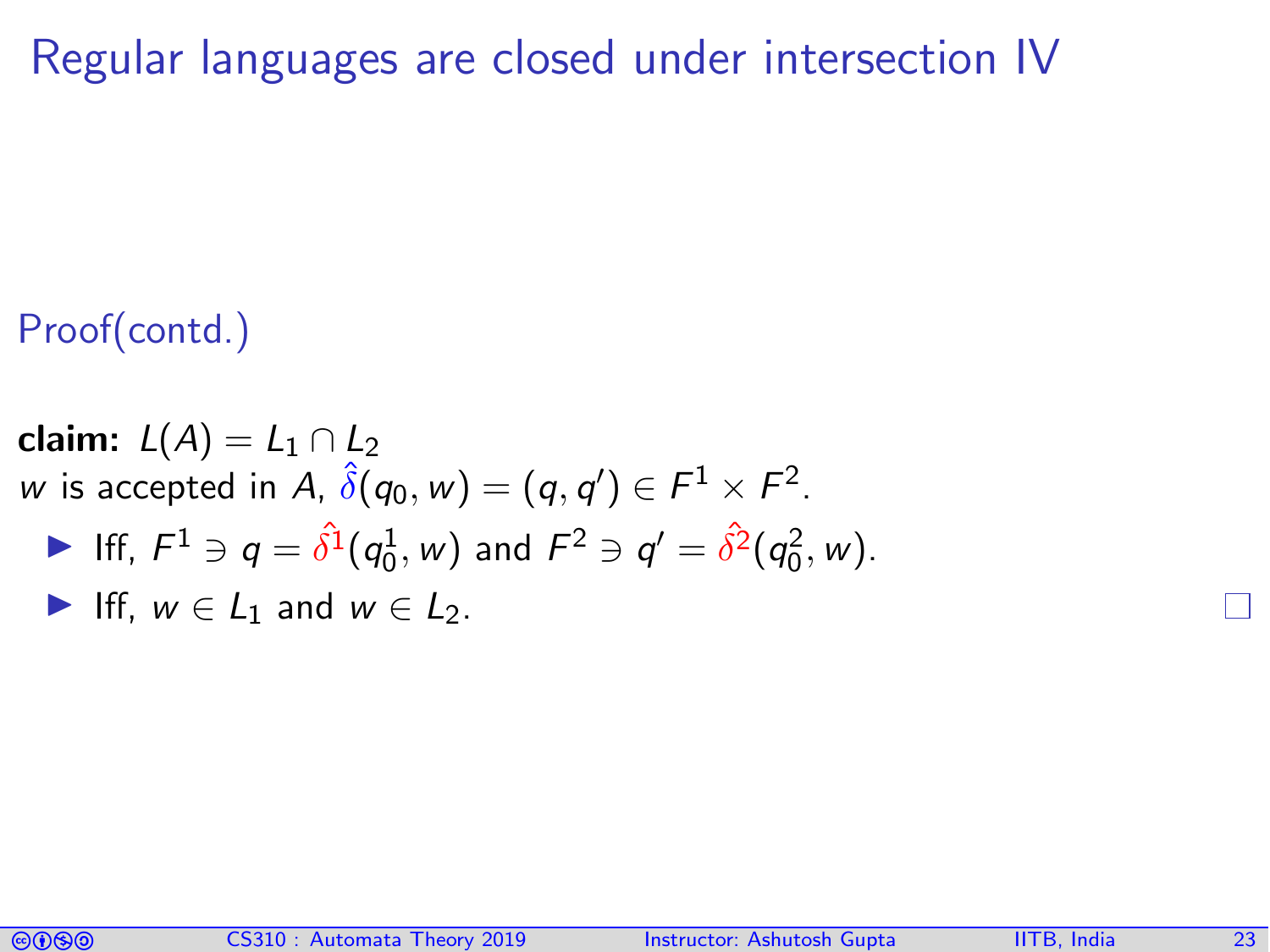#### Regular languages are closed under union

#### Theorem 8.3

If  $L_1$  and  $L_2$  are regular languages,  $L_1 \cup L_2$  is also a regular language.

#### Proof.

Let DFA's  $(Q^1, \Sigma, \delta^1, q_0^1, F^1)$  and  $(Q^2, \Sigma, \delta^2, q_0^2, F^2)$  recognize  $L_1$  and  $L_2$ respectively.

We build the following automaton for recognizing  $L_1 \cup L_2$ . Only accepting  $\mathcal{A} = (\mathcal{Q}^1 \times \mathcal{Q}^2, \Sigma, \delta, (q_0^1, q_0^2), \mathsf{F}^1 \times \mathsf{Q}^2 \cup \mathsf{Q}^1 \times \mathsf{F}^2)$ states are different

where  $\delta((q,q'),a)\triangleq(\delta^1(q,a),\delta^2(q',a))$  for each  $q\in Q^1, q'\in Q^2,$  and  $a\in\Sigma.$ 

The proof follows similar structure as intersection closure.

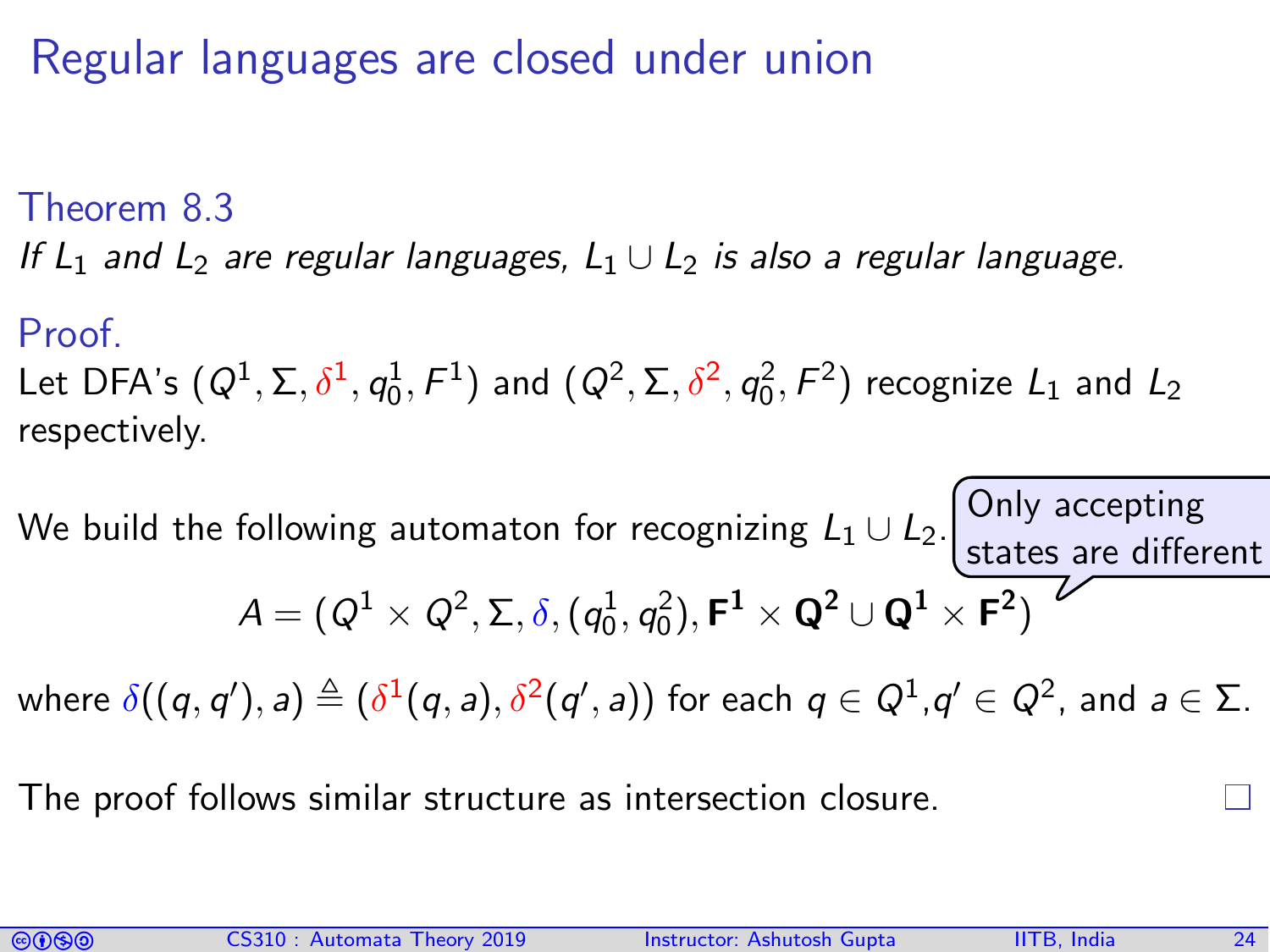Regular languages are closed under complement

Theorem 8.4

If L is a regular language over alphabet  $\Sigma$ ,  $\Sigma^* - L$  is also a regular language.

Proof. Let  $(Q, \Sigma, \delta, q_0, F)$  be a DFA that recognizes L.

We build the following automaton for recognizing  $\Sigma^* - L$ .

$$
A=(Q,\Sigma,\delta,q_0,Q-F)
$$

Those words that do not reach the final states  $F$  are accepted by A. Clearly,  $L(A) = \Sigma^* - L$ .

Exercise 8.4 If L and M are regular languages.  $L - M$  is also regular,

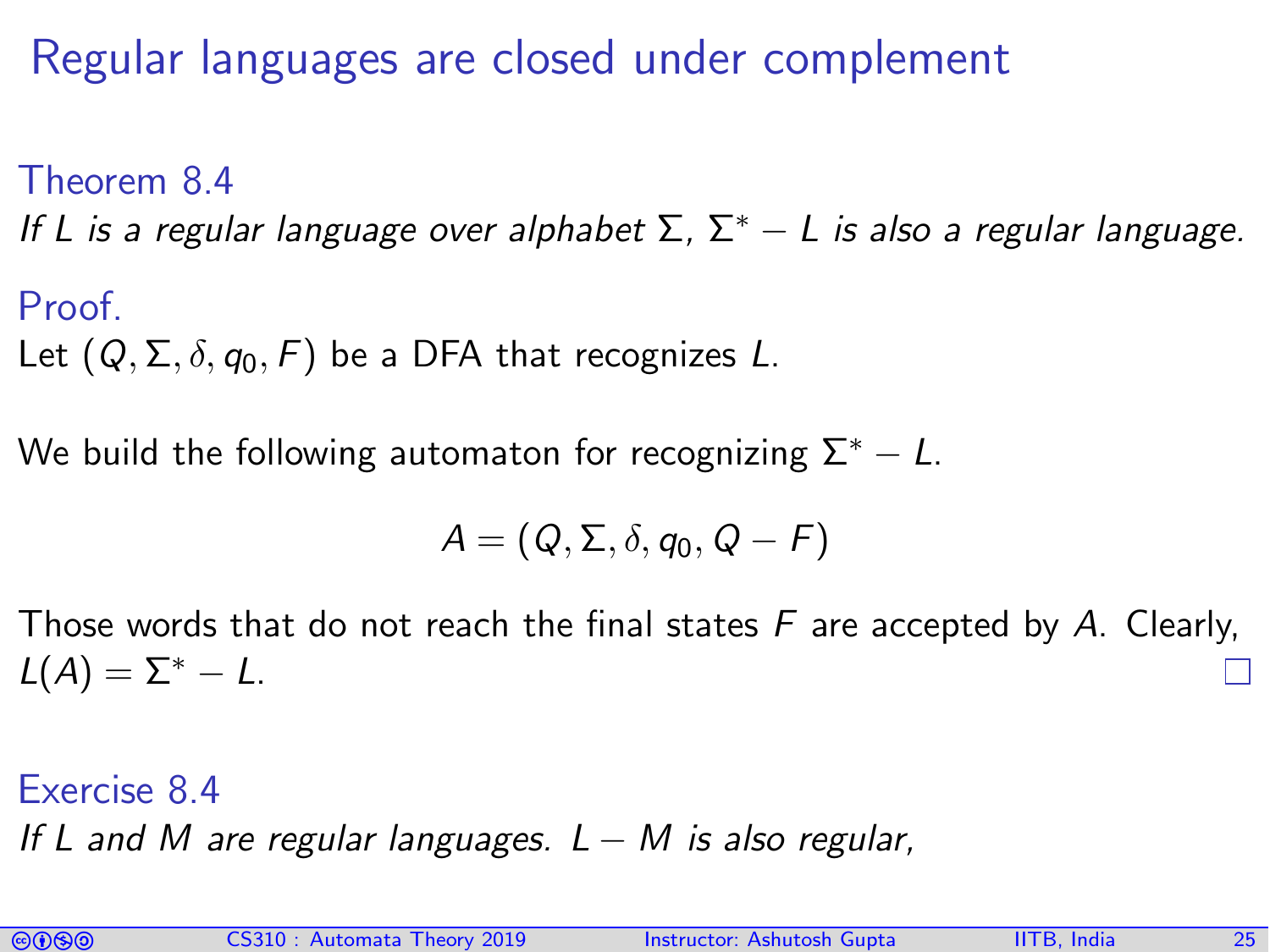#### Example: language complement

Example 8.6

Let  $\Sigma = \{0, 1\}$ . Let  $L = \{w | w$  has even number of 0s}.



 $\Sigma^* - L = \{w | w \text{ has odd number of 0s}\}.$